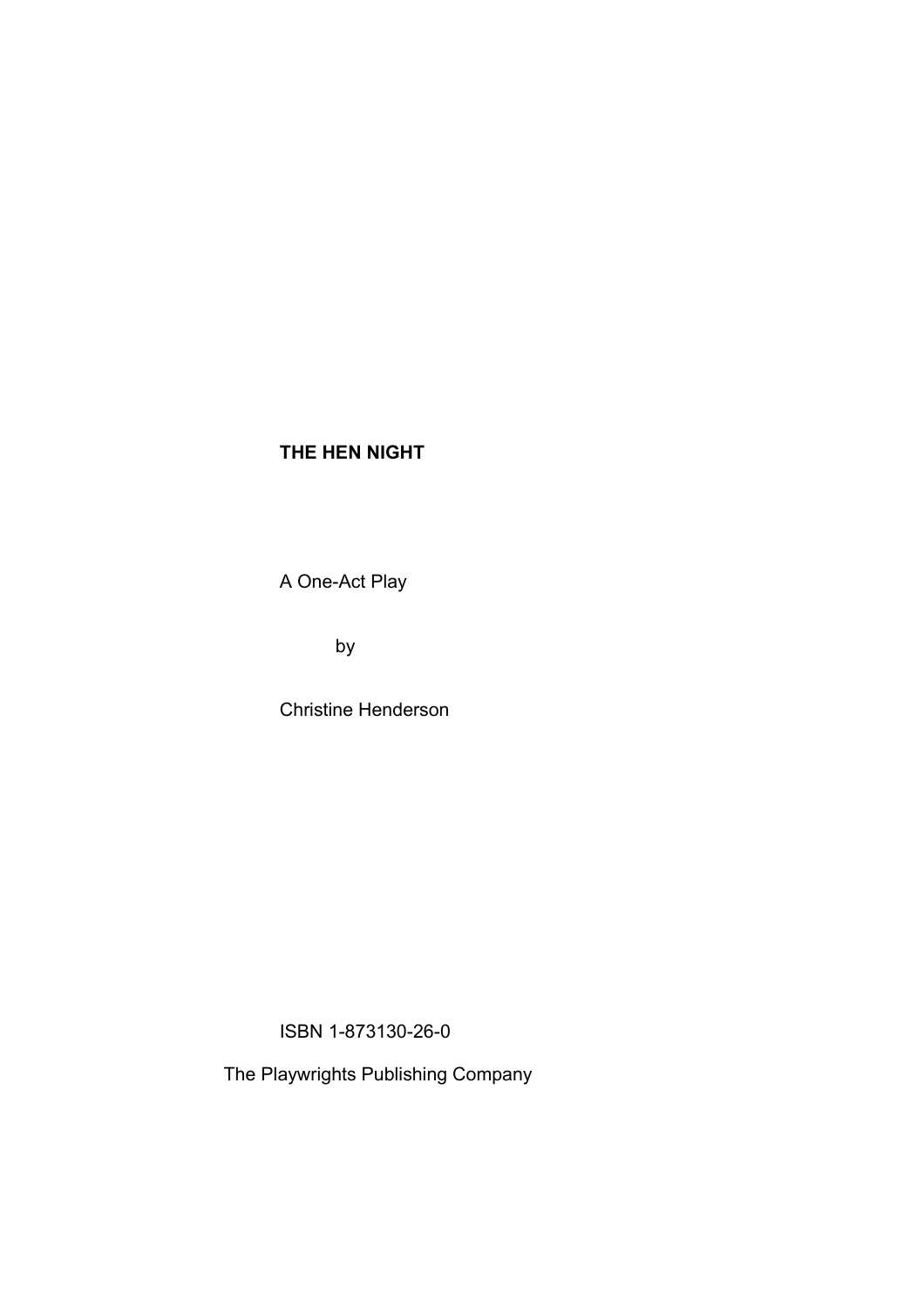Performances or readings of this play may not legally take place before an audience without a licence obtainable on application to:

> The Playwrights Publishing Co., 70, Nottingham Road, Burton Joyce, Notts. NG14 5AL [44] 01159-313356 [playwrightspublishingco@yahoo.com](mailto:playwrightspublishingco@yahoo.com)

To avoid possible disappointment, application should be made, preferably in writing, as early as possible, stating: -

- (i) Name and address of applicant
- (ii) Name and address of Society;
- (iii) Name and address of theatre or hall where performance(s) would be held;
- (iv) Times and dates of performances.

A fee will be charged for this licence which must be paid prior to the first performance otherwise the licence is automatically cancelled and the performance becomes illegal.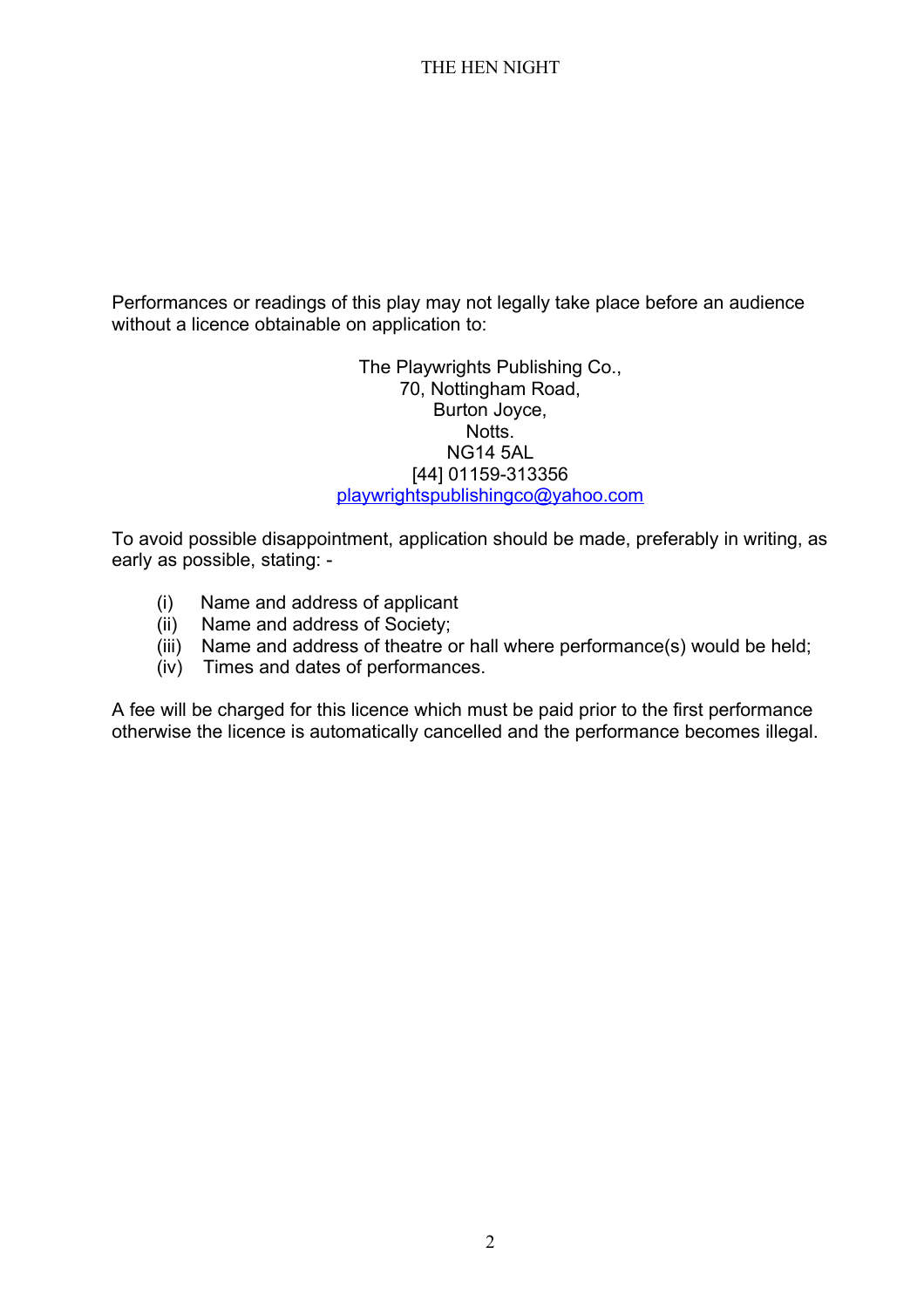## **Setting**

SHARON IS PREPARING THINGS FOR THE GIRLS' ARRIVAL - BOTTLES, GLASSES, NIBBLES ETC. SHE IS A SNAPPY DRESSER AND IS KNOCKING BACK A G & T BETWEEN SINGING SOMETHING MODERN, DRAWING ON A FAG, THE SMOKE FROM WHICH SHE WAFTS AWAY PERIODICALLY.

DEBS, THE BRIDE-TO-BE IS THE FIRST TO ARRIVE - DRESSED CAREFULLY AND UNFLAMBOYANTLY AND IS CARRYING A BOX OF CAKES.

**DEBS**; Hello, Sharon - it's me .. oh, am I the first? look, I know you said for me not to bring anything but I was doing some baking anyway and I thought these cakes .... (*She is cut off mid-stream by Sharon*)

**SHARON:** Oh God, there you are - I was wondering where the hell everyone had got to at this rate I'm going to be pissed before you all get here (grabbing the box); never mind, grab yourself a drink .... no, on second thoughts I'll get it or you'll be overdosing on orange juice or pouring yourself enough wine to wash a gnat's *arse*! (*pouring a triple and adding the bits).* Here - might as well get used to drowning your sorrows now .....

**DEBS;** Er ..yes - thanks Sharon; er .. cheers!

**SHARON;** No cold feet yet then? (*without waiting for a reply but Debs does try to answer* "no, not a bit") that's the thing tho isn't it .... you only get cold feet after the novelty's worn off! Sods' law! Still, life's a sod isn't it; might as well enjoy ourselves while we can .... the kids are at his mum's tonight .. I just thought - to hell - he's out without a care in the world no sense doing things by halves - Time do you think they'll all get through with your thingummys stag party? hope they don't come back early and spoil our fun .. just like the selfish sods!

**DEBS:** Er.. no.. I don't think ... Robbie told me he wasn't ... you know ... going to get involved in anything stupid .. so er..

**SHARON**: (*butting in again*) Men always get involved in something stupid - it's their nature. If we teach you anything tonight Debs, it's that we have to keep them under the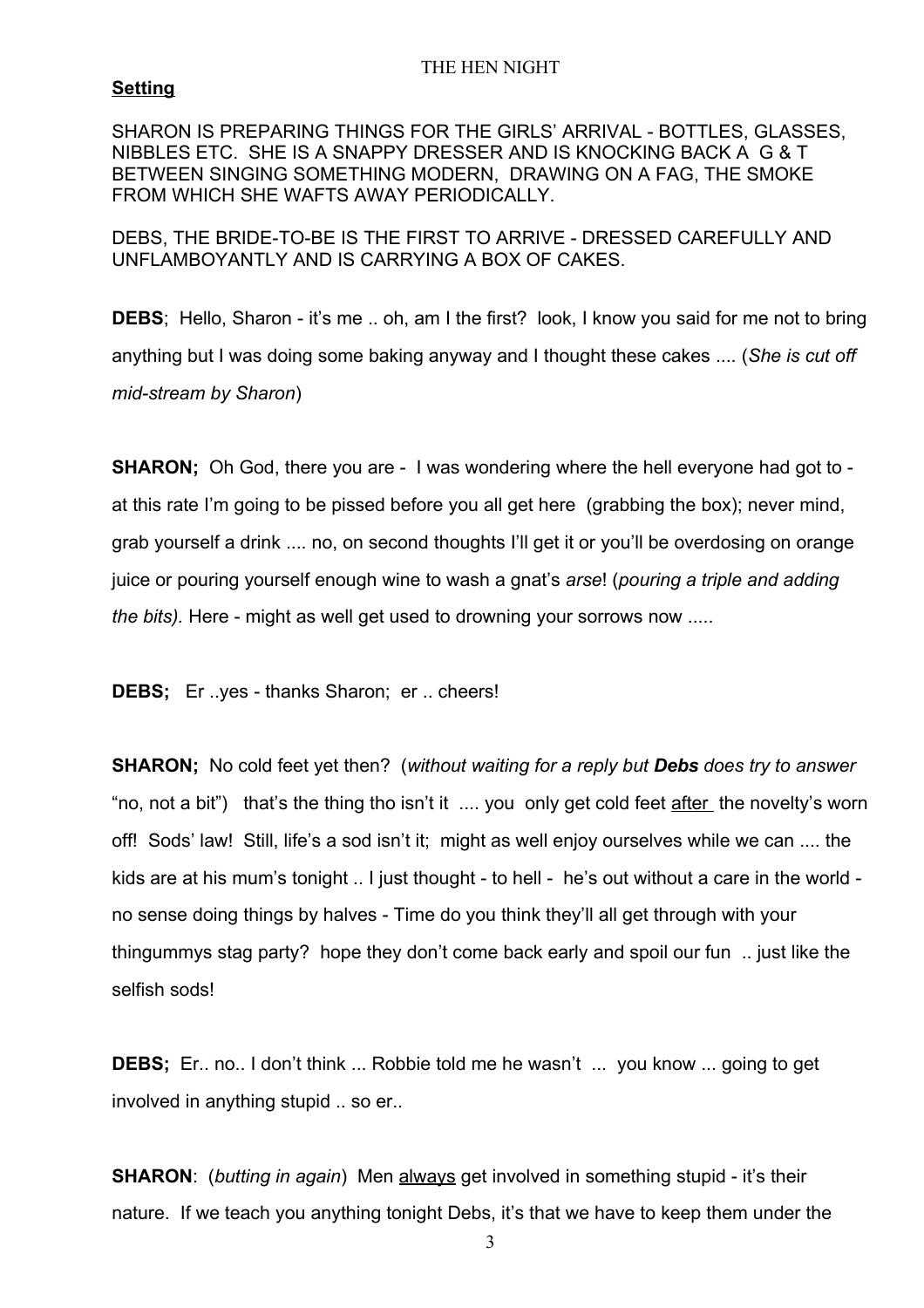thumb, in a manner of speaking, ... you know, by the short and curlies, (*sees her puzzled expression*) By the goolies for God's sake!

(*there is loud knocking and some raucous laughter which prompts Sharon to go to the door. Debs meanwhile tries to dilute her drink with lemonade*) *(sounds of welcome from off-stage and Sharon returns with Chell and Claire. Chell always*

*speaks loudly and in a broad accent).*

**CHELL**; I told her Sharon - that I'd call in for her; I bloody knew she'd get the night wrong (*laughing loudly*) eeh, just as well you've got all of us to keep you right; Well -She wasn't ready .. I had to wait .. not that I minded that .. her geezer invited me in ... a bit of alright he is .. I didn't mind .. (*speaking posh*) "Would you like an aperitif?" he says. I wasn't sure what I'd let myself in for so I asked for white wine - thought it would be that fizzy stuff ... you know that lambrusco.. tastes like lemonade .. but it tasted like crap *..* most likely some expensive booze ... anyway, made me puke my guts up coming along Wordsworth Avenue *(says the latter in a posh accent) .*

**CLAIRE;** It was Moet, actually .. but not to everyone's taste! (*passing Sharon her coat)*

(*Sharon in the meantime has been ushering them in whilst listening and reacting, Debs assumes a quietly shocked expression.)*

**SHARON:** Hugo's a real looker - if you like that sort of thing; bit of a tight arse tho, needs to let himself go .. could sort him out with a bit of time ... not my type tho .. all horses and round table and committees .. no wonder she's a bit doolally (*indicating Claire*). right what's everyone having to drink? *(eyeing Debs drink scornfully).*

**CHELL**: I might have a beer Sharon , something long - a big one'll keep me going all night .. (*giggling at the double entendre)*.

*(Sharon nudges her in appreciation of the joke - the other two look away)*

4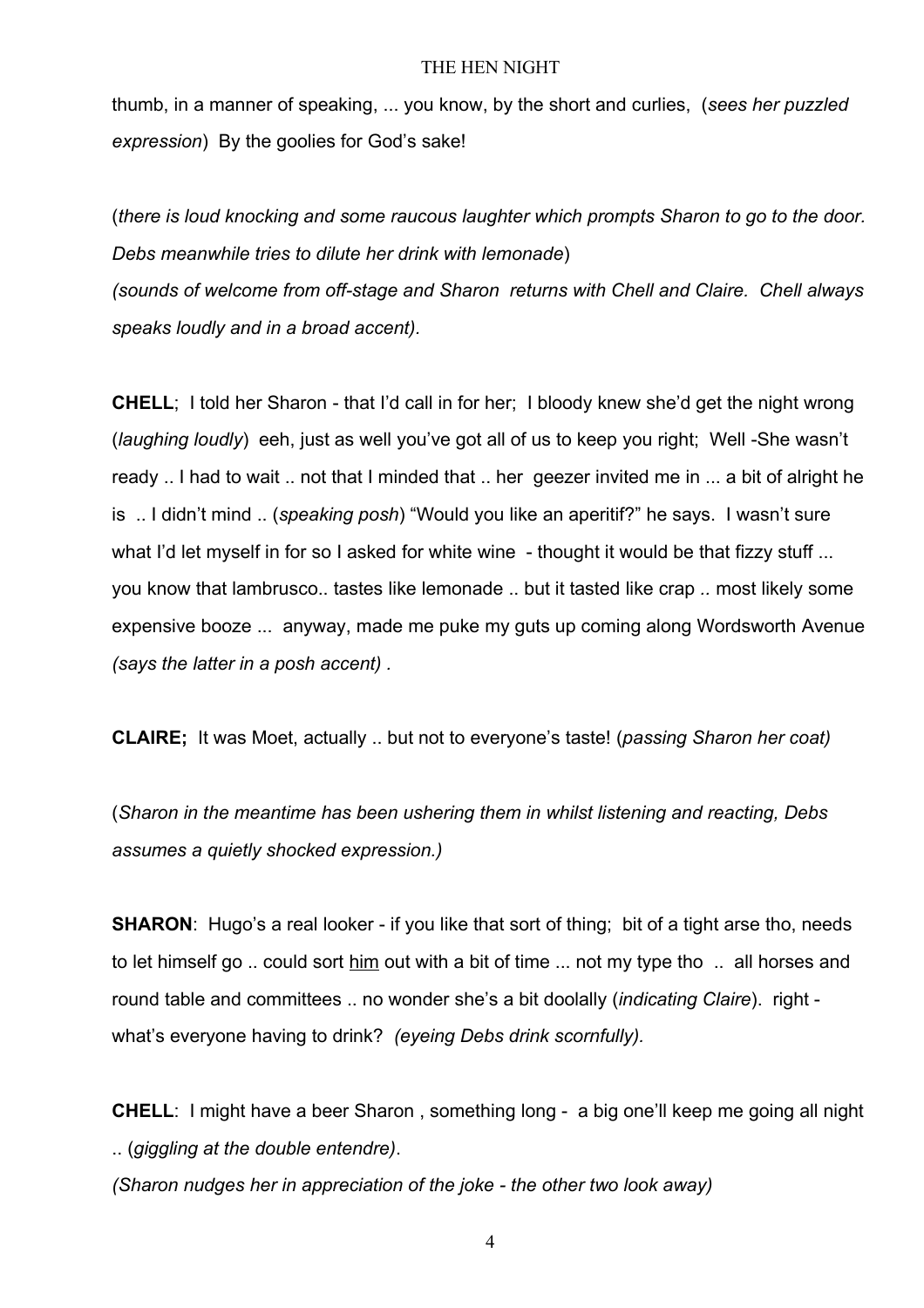**CLAIRE:** G and T please Sharon .. I take it we are going to eat something later .. dash .. I could have brought the canapés that were left .. some nice cheeses that I ordered from one of our suppliers .. they were excellent .. great for the wine and cheeses dos one has.

### (*Chell mutters something to Debs about Ones and Dos)*

**SHARON:** Oh to hell with all that .. I've got a heap of sausage rolls and pizzas there .. something filling .. sod the canapés *(this slightly mis-pronounced*)- you need some packing after a few drinks. (*getting everyone's drinks).*

(*Claire looks suitably disgusted)*

Anyone know what time Fran's coming ... or if she's coming? I hope Pete isn't being funny about her coming out. After all, that's why we are having it here and not in the pub. We could have had it down at The Hogs Head - it's a bloody good laugh on a Friday night.

**CHELL;** yes, - they sometimes get good turns - strippers and stuff - hey, we could have got someone here - you know (*Here she does an imitation strip singing the strip music spilling her drink at the same time*). Did you ever see that Randy Richard - they got him for Linda's hen night - all tattoos and body piercing- God, he was wicked; what he could do with those muscles and ...

**SHARON: (***Interrupting)* I remember him; didn't they get him for Nicola Simmonds hen party... ooh, and didn't they find him on the flat roof when her mum came home?

**CLAIRE:** It's a bit juvenile Chell; surely we can entertain ourselves without recourse to vulgarity! (*she sniffily scans the "buffet" and with a "*no lemon for the g&t then*" pours another drink)*

**SHARON:** Oh, lighten up a bit "Clarty Claire".

**DEBS** I know what she means though; I hope you haven't organised anything like that for

5